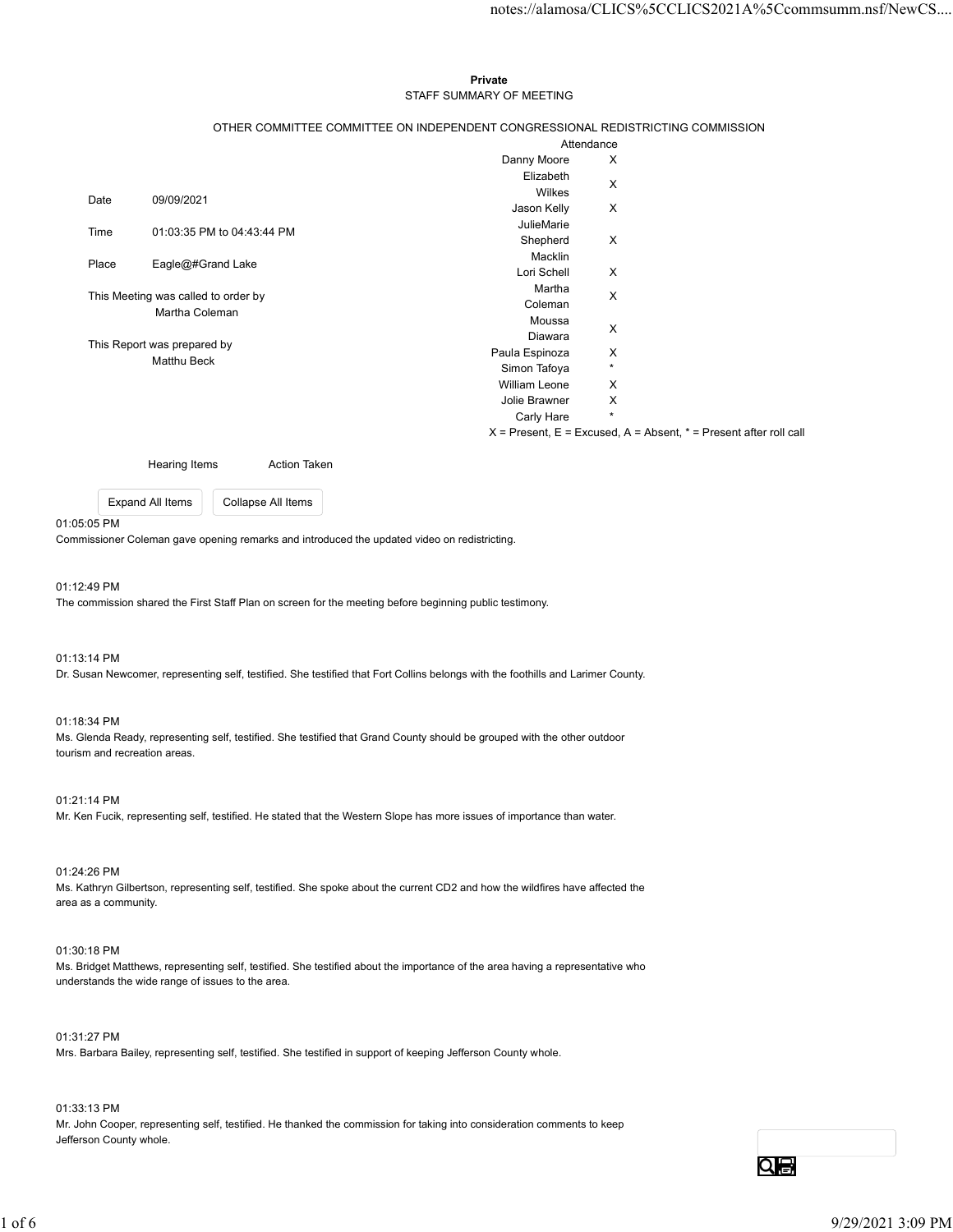# 01:35:35 PM

Mr. Al Lowande, representing self, testified. He testified that competitiveness should be considered over communities of interest.

# 01:40:15 PM

Ms. Rozanne Evans, representing self, testified. She testified that the Western Slope should have two districts.

# 01:40:36 PM

Mrs. Carol Cure, representing self, testified. She testified that the new proposed map does a better job of keeping minority communities intact.

# 01:45:18 PM

Ms Jennifer Filipowski, representing self, testified. She stated support for Ms. Cure's testimony.

# 01:46:54 PM

Amy Hoeven , representing self, testified. She testified that the proposed CD4 would undo work for immigrants and the BIPOC community in Fort Collins by grouping it with conservative communities.

# 01:49:55 PM

Ms. Diane Campbell, representing self, testified. She testified that county seats should be kept with the county and voiced support for previous comments against Fort Collin in CD4.

# 01:52:08 PM

Ms. Kerry Wilson, representing self, testified. She repeated previous support for the Western Slope having two districts.

# 01:55:57 PM

Ms. Deborah Thomas-Dobersen, representing self, testified. She spoke about the issues with housing in a service community and how it affects the Western Slope and Grand County.

# 01:59:02 PM

Ms. Melinda Guthrie, representing self, testified. She spoke on the importance of water issues and other climate concerns for a Western Slope district.

#### 02:02:52 PM

Dr. William Pass, representing self, testified. He testified in opposition to Fort Collins being grouped with rural areas in CD4.

02:07:13 PM

Mr. Matthew Liberate, representing self, testified. He testified in support of a primarily Weld and Larimer County district.

# 02:09:28 PM

Ms. Emily Tracy, representing self, testified. She testified that Fremont County should not be grouped with the Western Slope.

# 02:11:22 PM

Mr. Trevor Stone, representing self, testified. He shared concerns with small precincts and municipality splits that the currently proposed map may cause. 12:07:13 PM<br>Mr. Matthew Liberate, representing self, testfied. He lastified in eupport of a primarily Weld and Latimer County diattot.<br>22:09:28 PM<br>Ms. Emily Tracy, representing self, testfied. He shared concerns with smal

# 02:15:27 PM

Mr. Cornelius Milmoe, representing self, testified. He testified that Summit County should be grouped with the Western Slope.

# 02:19:22 PM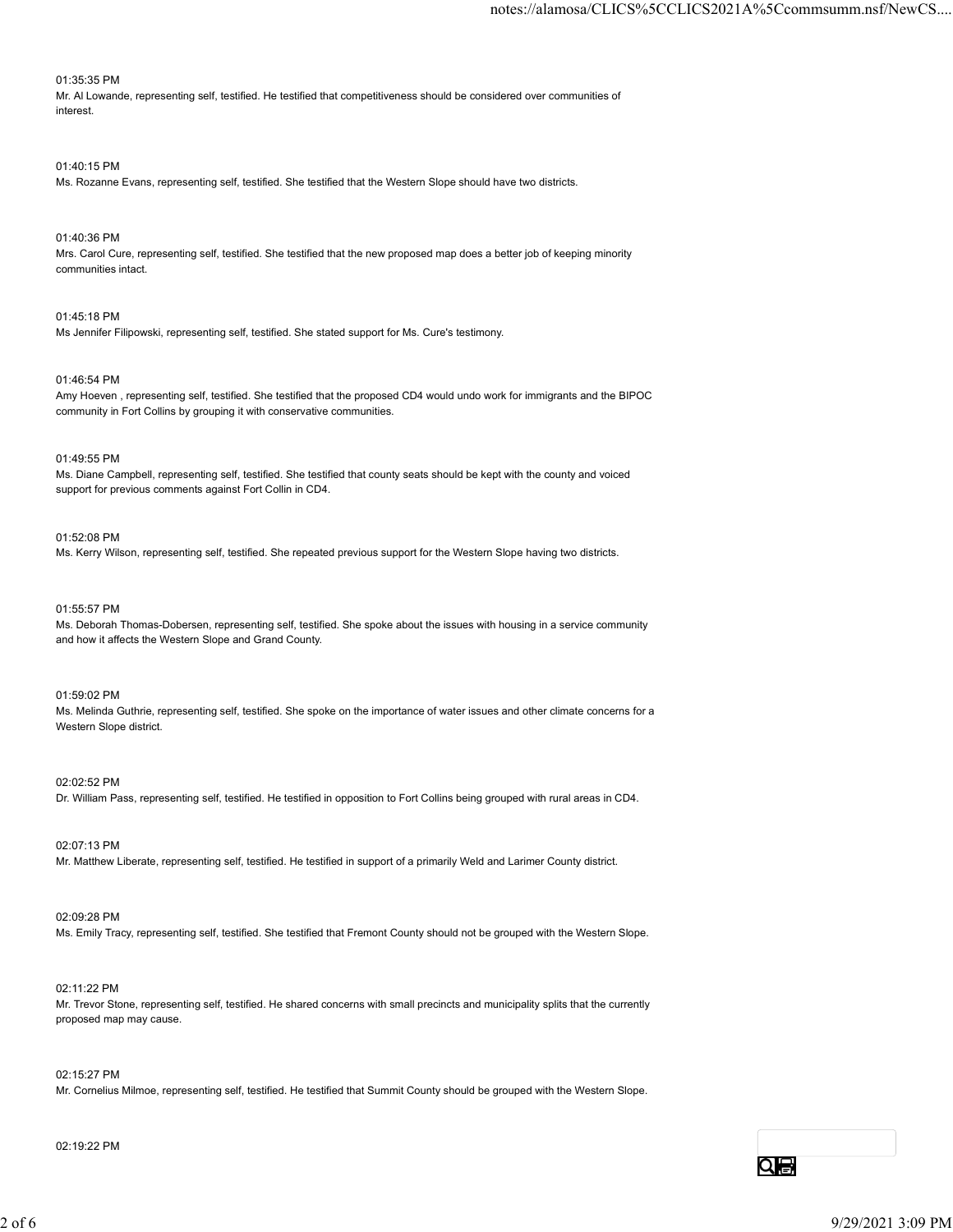Mr. Kay Heinschel, representing self, testified. He testified that water, agriculture, and land rights are three communities of interest in the western part of Colorado and that they shouldn't be grouped with urban counties.

# 02:20:01 PM

Ms. Jeanine Foster , representing self, testified. She asked the commission to consider the Club 20 redistricting map and that CD2 on the current proposed map divides up the Western Slope.

# 02:24:06 PM

Ms. Michele Miller, representing self, testified. She stated that she completely rejects CD2 from the First Staff Plan.

# 02:24:39 PM

Mrs. MaryAnn Loczy, representing self, testified. She asked for the commissioners to consider the Club 20 submitted map and to keep the Western Slope in one district.

# 02:29:49 PM

Mr. Jessie Vance, representing self, testified. He stated he was disappointed with the First Staff Plan and that Fort Collins and Douglas County should not be grouped with the Eastern Plains.

# 02:31:40 PM

Mr. Christopher Cole, representing self, testified. He stated that the First Staff Plan map would wipe out the voice of northwest Colorado.

# 02:34:18 PM

Mr. Preston Gardner, representing self, testified. He testified in opposition of CD2 in the First Staff Plan and against the proposed CD2 for splitting Westminister.

# 02:37:51 PM

Ms. Patricia McLaughlin, representing self, testified. She stated appreciation for the thought given to the southern part of the state in the most recent map.

# 02:39:51 PM

Megan Burch, representing self, testified. She testified that Roxborough is a suburban area and should not be grouped with rural areas.

# 02:42:26 PM

Mr. Tommy Butler, Greeley City Councilman, representing self, testified. He thanked the commission for including Greeley in CD8.

#### 02:44:55 PM

Mrs. Nancy Benitez, representing self, testified. She asked that the commission keep CD3 how it was previously.

#### 02:47:27 PM

Siu Lee, representing self, testified. She stated that Fort Collins being placed in CD4 is a bad idea as it has little in common with the Eastern Plains.

#### 02:48:58 PM

Mr. Mario Capolarello, representing self, testified. He stated opposition to the proposed CD3 as Boulder does not belong with the Western Slope counties. C244-55 PM<br>IMs. Nancy Baniloz, representing sail, testified. She asked that the commission keep CD3 how it was previously.<br>IMS. Nancy Baniloz, representing sail, testified. She stated that Fort Collins being placed in CD4

#### 02:51:02 PM

Kelly Belden, representing self, testified. She stated opposition for the current proposed map as the Western Slope and Eastern Plains should not be grouped with urban areas.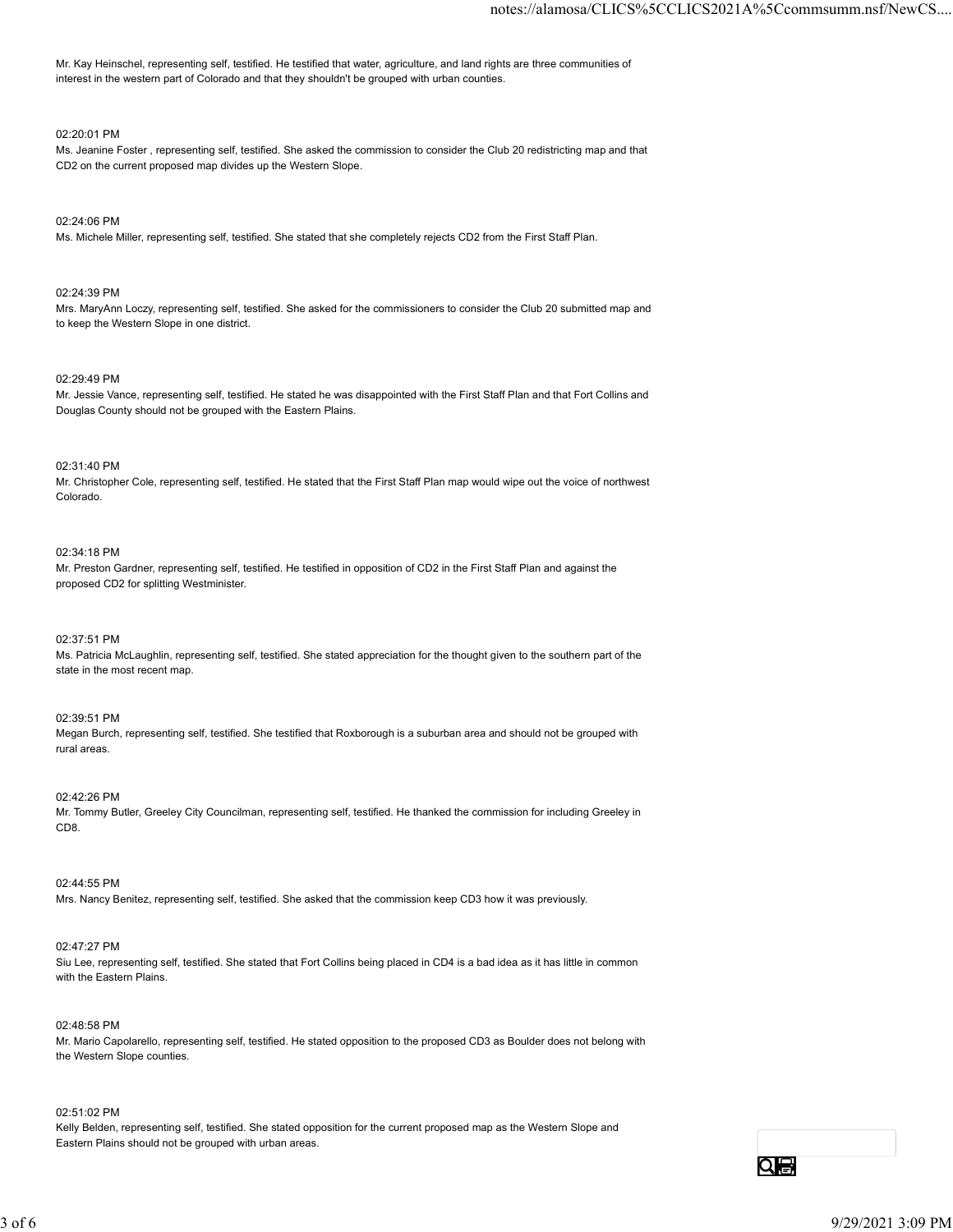#### 02:53:05 PM

Mr. Erik Stone, representing Teller County Commissioners, testified. He testified in opposition of the current proposed map as the Denver Metro Area would control too many districts.

#### 02:57:05 PM

Mr. Eric Potyondy, representing self, testified. He stated opposition to Fort Collins being grouped with rural areas in CD4. He also shared concerns with Fort Collins being grouped away from it's watershed.

# 02:59:12 PM

Mrs. Lacy Trout, representing self, testified. She stated concerns with Boulder and Larimer County being grouped with rural areas as it would dilute their voice.

# 03:02:22 PM

Ms. Jody Deschenes, representing Represent Fort Collins, testified. She stated concerns with Fort Collins being grouped with rural areas and stated that competitiveness shouldn't be a priority as it can cause complications.

# 03:05:25 PM

Ms. Amy Mitchell, representing Park County, testified. She stated that the current proposed map lets urban voices dilute the rural population.

# 03:07:45 PM

Ms. Patricia Leone, representing self, testified. She repeated previous testimony that rural Colorado has different needs than the urban areas.

# 03:08:27 PM

Commissioner Tony Bohrer, representing Moffat County Commissioner, testified. He stated concerns with urban areas like Boulder being grouped with northwest Colorado.

# 03:12:09 PM

Cheryl Lynn, representing self, testified. She stated concerns with the staff plan map and how CD3 is grouped with urban areas.

### 03:15:39 PM

Mr. David LeBlanc, representing self, testified. He stated concerns with rural Colorado having its voice diluted by the urban areas.

#### 03:18:00 PM

Mr. Gregory Petruska, representing self, testified. He reiterated previous testimony that the rural voice of Colorado will be drowned out by Urban areas.

# 03:21:57 PM

Dr. Laura Godfrey, representing self, testified. She testified in support of the map submitted by LULAC.

# 03:24:39 PM

Mrs. Louisa Andersen, representing self, testified. She stated that she would like to see Greeley grouped with Weld County.

# 03:26:45 PM Mrs. Patricia Jahla, representing self, testified. She stated concerns with rural parts of Colorado being grouped with large urban areas. 03-18/02 PM<br>Mc. Groppy Petruska, representing self, testified. He retlerated previous testimony that the rural voice of Colorado will be<br>discussed out by Urban areas.<br>19221:57 PM<br>Dr. Laura Godfrey, representing self, testi

# 03:28:43 PM

Mr. Mick Bates, representing the Teller County Republican Party, testified. He stated that the newly proposed map prioritized the interests of the urban Denver Metro Area instead of the rural parts of Colorado.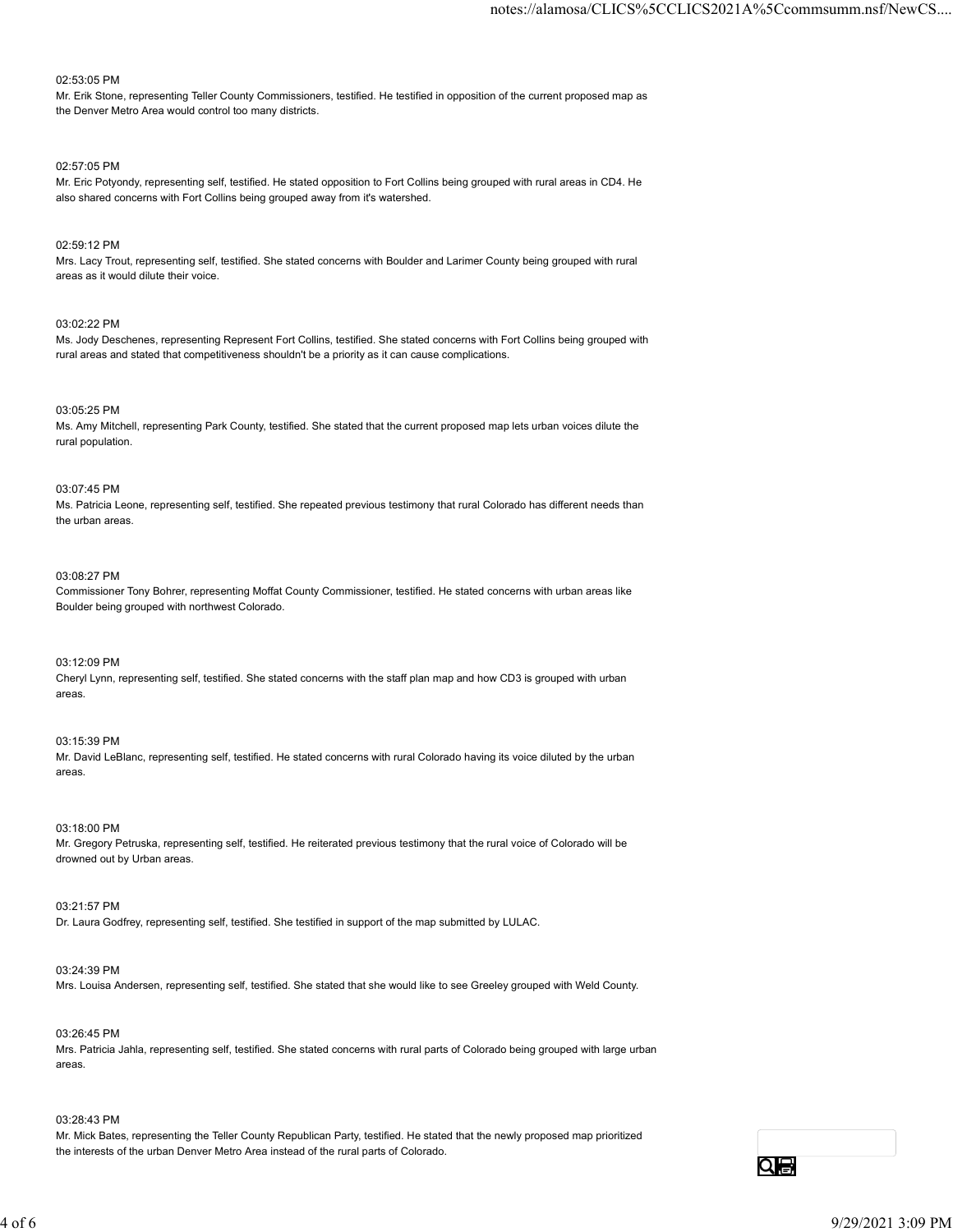# 03:30:48 PM

Tim Gosar, representing self, testified. He stated that Fort Collins being grouped in CD4 silences the democratic voice of the city.

# 03:31:55 PM

Ms. Catherine Carson, representing self, testified. She testified in support of the proposed CD2 and CD3 as they give the communities a strong voice in Washington DC.

### 03:35:57 PM

Ms. Gena Miller Ramey, representing self, testified. She stated that it is important to try and group like communities as much as possible.

#### 03:37:35 PM

Mrs. Brita Horn, representing self, testified. She repeated previous testimony that the rural area of Colorado has nothing in common with Urban areas.

# 03:40:14 PM

Commissioner Gary Moyer, representing Board of County Commissioners of Rio Blanco County, testified. He stated that he shares the concerns of other county commissioners that rural counties could have their voice diluted by large urban areas on the current proposed map.

# 03:43:51 PM

Mr. Barrett Rothe, representing self, testified. He testified that areas like Douglas and Larimer Counties should be grouped with rural areas.

## 03:46:13 PM

Ms Dea Jacobson, representing self, testified. She stated that Pueblo County has different communities and views within their area.

# 03:48:54 PM

Ms. Callie Hendrickson, representing self, testified. She stated that the Western Slope should not be grouped with Boulder as their views go against each other.

# 03:50:22 PM

Commissioner Stan VanderWerf, representing self, testified. He stated support for the current proposed map and asked that the commission not split up El Paso County.

# 03:56:05 PM

Mrs. Janice Lynne, representing self, testified. She restated previous testimony that had concerns with Fort Collins being grouped with rural areas to the east.

#### 03:57:27 PM

Mr. William Hanes, representing self, testified. He stated support for the Club 20 submitted map and for keeping front range counties out of a western slope district.

#### 03:59:55 PM

Ms. Anne Markward , representing self, testified. She repeated previous testimony stating concerns with grouping large urban areas with rural counties. 03:56:05 PM<br>Ms. Januare Unine, representing self, testfied. She restated previous bestimony that had concerns with Fort Collins being<br>grouped with unique areas to the ensit.<br>(03:57:27 PM)<br>M. William Hanes, representing sel

# 04:02:44 PM

Ms. Diane Mitsch Bush, representing self, testified. She spoke about the interests that are shared by counties on the Western Slope, including water and climate action.